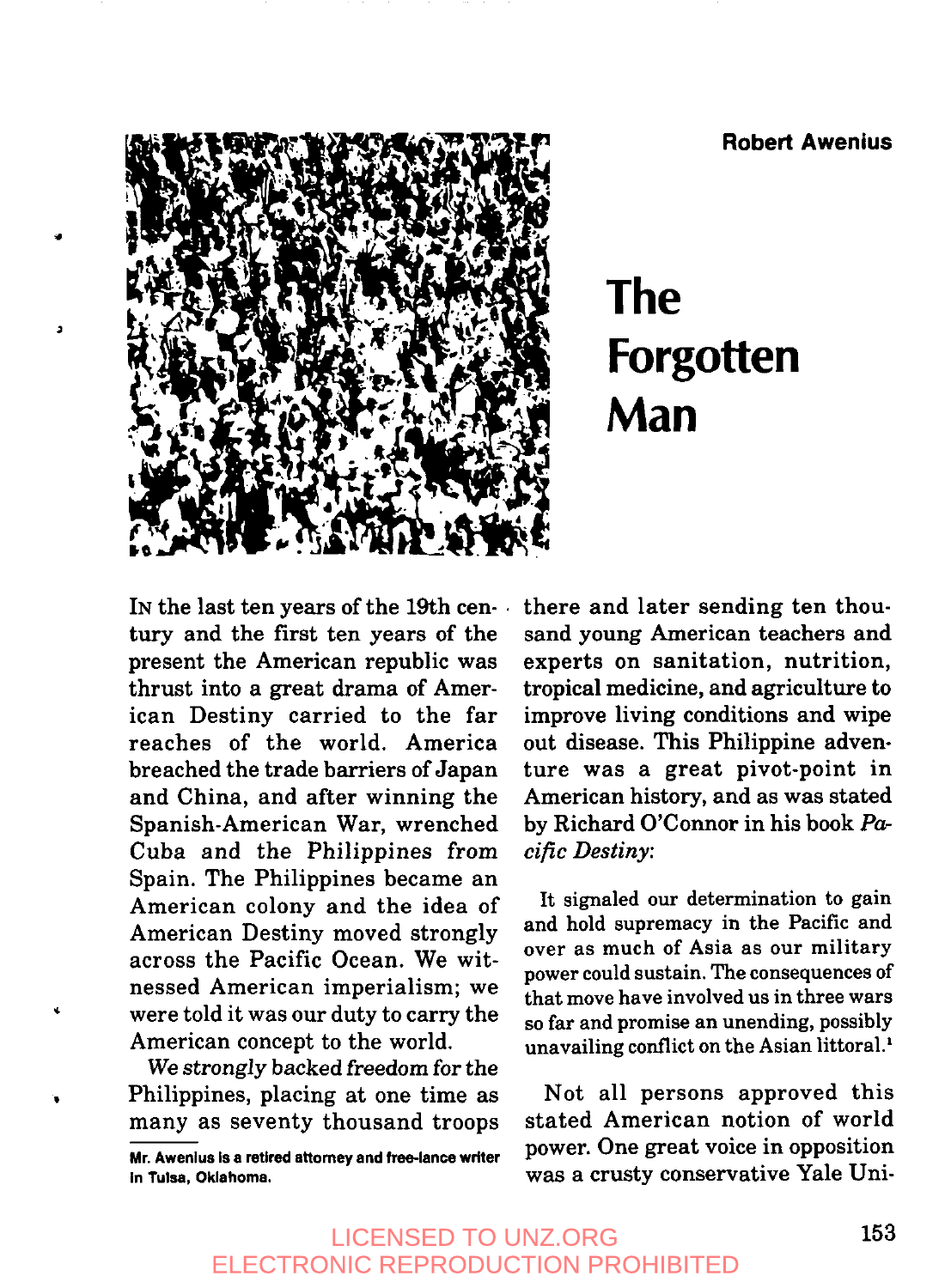Ċ

¢

 $\mathbf{r}$ 

×

versity professor named William Graham Sumner, who based his opposition on humanist grounds. His voice was prophetic because what he said also relates to the title piece of this article. Sumner's reasoning is put this way:

The Forgotten Man, to whom he referred continually in his essays, was not the slum-dweller but the person who paid his bills for what later sociologists would term the disadvantaged. The Forgotten Man of Sumner's canon was the one who "just when he wants to enjoy the fruits of his care, is told that it is his duty to take care of some of his negligent neighbors,  $\dots$  but the point now is, that if preaching and philosophizing can do any good in the premises, it is all wrong to preach to the Forgotten Man that it is his duty to go and remedy other people's neglect. It is not his duty. It is a harsh and unjust burden which is laid upon him, and it is only the more unjust because no one thinks of him when laying the burden so that it falls on him. The exhortations ought to be expended on the negligent-that they take care of themselves. ''2

Sumner was saying that the millions of dollars of American wealth and resources spent on military and civil affairs at home and abroad were paid by the Forgotten Man, and that this burden was imposed upon him as a duty. His thesis went beyond application to the bellicose events of his era, since he meant his general theory to be applied broadly to all acts of the state.

So, likewise in the field of political science and sociology, the Forgotten Man is the common man who after working hard and paying his bills and taxes is told by the liberal establishment (oftentimes his government) that it is his "further" duty to become responsible for all the unfortunate persons, institutions, or other entities who, through negligence on their part or for other reasons, look to the government for their support.

Here, for example, is the teen-age girl who becomes pregnant outside of wedlock. In the view of many, if she has no funds for an abortion or for childbirth, these expenses must be paid by the state. And, further, when she goes on welfare she will receive Aid to Dependent Children (ADC) until the child's eighteenth birthday. All of this is to be paid by the state from taxes of the Forgotten Man.

The Forgotten Man is told, also, that his taxes are needed to provide housing for families whose breadwinner fails to provide.

The farmer who produces more grain than the market will absorb at support prices is told by his government that his grain can be stored as collateral for a commodity loan, with the loan proceeds coming from the Federal treasury, and supported by the Forgotten Man's taxes.

The arts and humanities groups (museums, symphony orchestras, theaters, painters, sculptors, writ-

### LICENSED TO UNZ.ORG ELECTRONIC REPRODUCTION PROHIBITED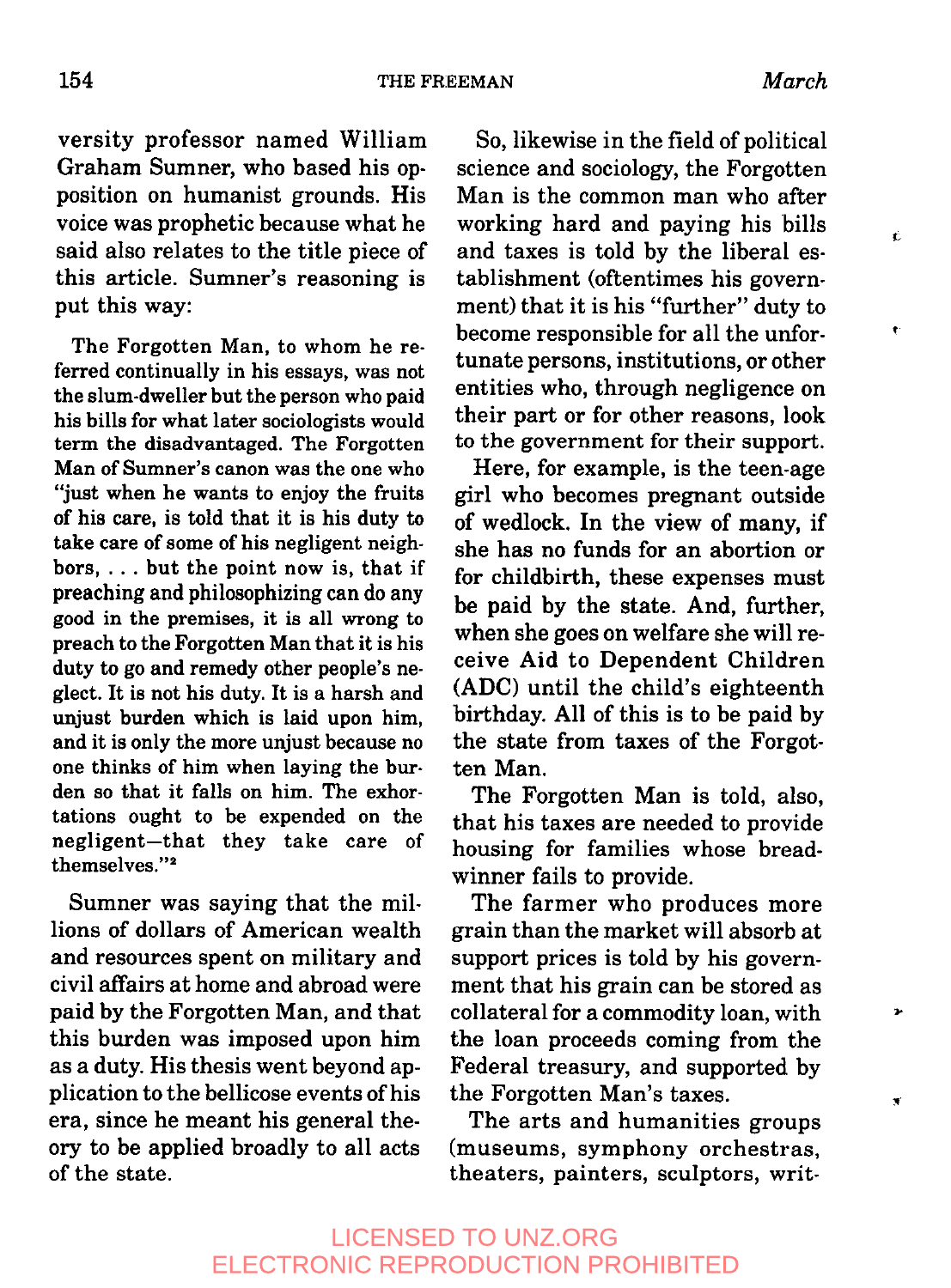ers, etc.) claim they are entitled to receive-and do receive-millions of dollars of government aid. And all this comes from taxes paid by our Forgotten Man.

He is told that certain categories of citizens--and even non-citizens-are entitled to have legal counsel furnished by the government, and this expense is to be borne by him through his taxes.

He is told that certain classes of citizens are entitled to food stamps, and he must pay for this through his taxes.

Our Forgotten Man is told that when a large national bank in a great city makes ill-advised energy loans that jeopardize the bank's capital structure, the federal government should infuse billions of his tax dollars into that bank in order to save it.

In short, he is advised by liberal spokesmen that all the poor and unfortunate of the land should be taken care of by the government, and that he (the Forgotten Man) should pay for all this. Never mind whether many of the poor and unfortunate became so through their own negligence.

The Forgotten Man is told that besides managing his own life he also should manage others' lives. In that regard the late Leonard E. Read stated, "Managing one's own life is complex enough; managing the lives of others is impossible. ''3

And to support all this government spending again the Forgotten Man is called upon:

He is the Forgotten Man. If we go to find him, we shall find him hard at work tilling the soil to get out of it the fund for all the jobbery, the object of all the plunder, the cost of all the economic quackery, and the pay of all the politicians and statesmen who have sacrificed his interests to his enemies. 4

#### **Human Motivation**

The Forgotten Man of whom we speak is in fact a very uncommon man in view of the burden cast upon him. He is a man of utmost integrity, and he has been so since civil social experience began. He has searched for certain ends and purposes in life and sought to reach them. He does not welcome all the burden that so many well-meaning people impose on him, since he places first in all his thoughts the provision for his own family's welfare. The history of mankind shows this strong incentive is continually reduced by the state, as well stated by Russell Kirk in his book on Conservatism:

A... motive always has been the desire to provide for the welfare of one's own family and heirs; but the assumption by the state of the functions of education, economic management, and responsibility even for foods-supply and housing, has diminished the responsibility of the individual here, while taxation has hacked at the very foundation of the idea of bequest.<sup>5</sup>

### LICENSED TO UNZ.ORG ELECTRONIC REPRODUCTION PROHIBITED

ä

b.

Ń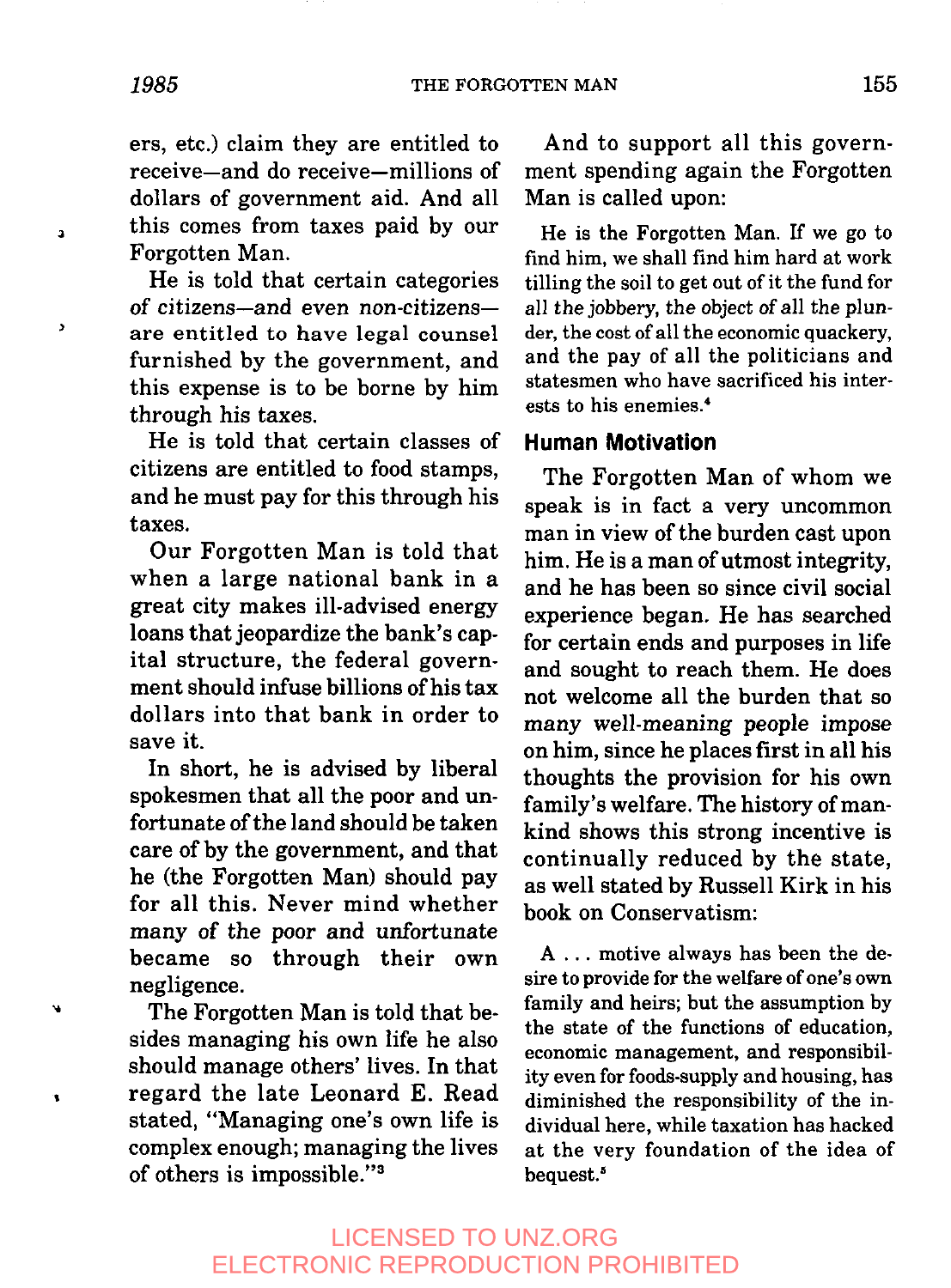c

¢

Ŧ.

Today, as at the turn of the century in Sumner's time, the Forgotten Man is paying the public cost of those who do not pay their share. In the Forgotten Man we behold the principle of dualism present in every person who pays his expenses and also those of the state. "He will ... accept heavy taxation if he feels it necessary for the maintenance of Society, yet make every legitimate effort to keep his own contribution as low as possible."<sup>6</sup>

This is the same Forgotten Man who during the war years of the nation does all of the fighting and most of the dying. In many of these wars he is told he is fighting for democracy, when in many cases the countries he is trying to save do not know the meaning of democracy.

When we are discussing the rights of our Forgotten Man, we are dealing in the field of civil liberty. In this respect William Graham Sumner ably stated it this way:

The notion of civil liberty which we have inherited is that of *a status created for the individual by laws and institutions, the effect of which is that each man is guaranteed the use of all his own powers exclusively for his own welfare. 7*

All of history and philosophy tells us that the free citizen in a democracy should be guaranteed the exclusive enjoyment of all that he produces through work. It certainly is not the function of the state to make men happy; they must do it in their own way, and at their own risk.

#### **The Oppressive State**

For the Forgotten Man to be told by his own government or by other spokesmen that he has a duty to support others who do not support themselves, is to accept dictation by a privileged class that is asserting itself to create an immoral political system. This imposes upon his earnings an ill-defined duty to make others happy. Our Forgotten Man rebels at this duty others cast upon him because he wants the state to be kept within reasonable bounds of power and function. He full well knows that the state has a tendency to become oppressive.

The social doctors focus their attention on a group of people--the poor, minorities, workers--appealing to sympathy and imagination, and devising programs to care for them. They (the social doctors) set force motion and forces that react throughout the entire fabric of society, and in the furtherance of their grandiose plans ignore the effect upon other members of society. They have developed the myth of a government competent to solve problems. They forget "that the State .cannot get a cent for any man without taking it from some other man, and this latter must be a man who has produced and saved it. This is the Forgotten Man. ''8

## LICENSED TO UNZ.ORG ELECTRONIC REPRODUCTION PROHIBITED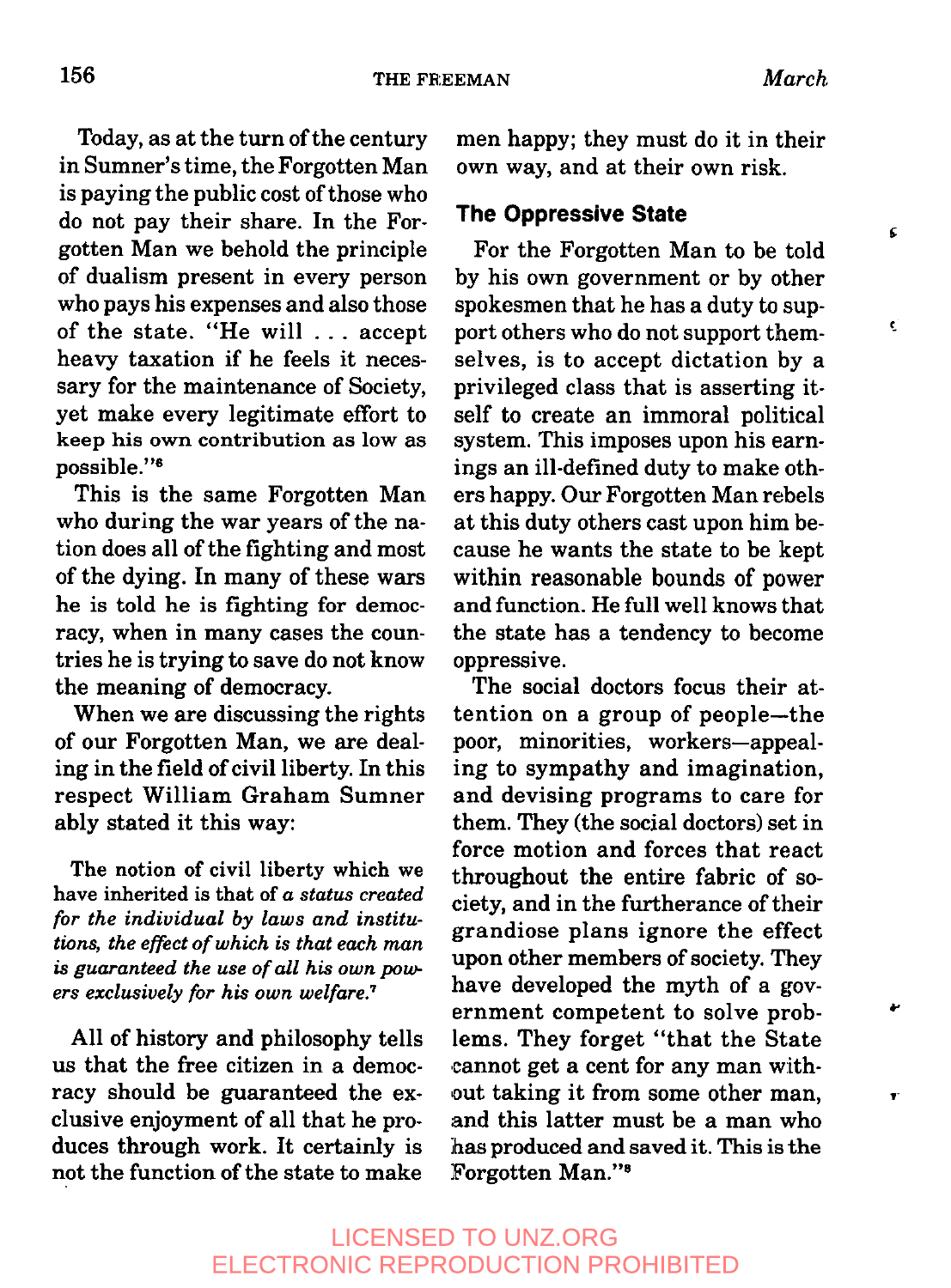ċ

Ь.

٠y

ï

Their programs thus shift capital from one group of men to another. The men from whom the capital is taken, individually, are the Forgotten Men. This transfer takes from one and gives to another, who performs no productive effort to earn the property that comes his way. The property transferred-usually money--is diverted from productive use. The person who produces this property is our Forgotten Man. This largess brings to mind the illustration of a man who gives a hungry man a fish. The better plan for the small philanthropist to follow here would be to give the hungry man a fishing pole and teach him how to fish. When he is hungry again, he will fish for his meal and not ask for a handout. Sumner phrases the situation in this manner:

There is an almost invincible prejudice that a man who gives a dollar to a beggar is generous and kind-hearted, but that a man who refuses the beggar and puts the dollar in a savings-bank is stingy and mean. The former is putting capital where it is very sure to be wasted.<sup>9</sup>

In the above example the man who placed the dollar in a bank will start a process of the dollar going into the labor market as a demand for productive services. The real party in interest is the man who performs the productive service. He is the Forgotten Man. He is the one who the social doctors never think of when they lay their plans.

The way to keep the state within bounds is to restore to the individual his sense of self-reliance and the contro! of his private property and right to inheritance:

The conservative is no anarchist; he knows that the just state, kept within reasonable bounds of power and function, is a force for our common betterment; but today the danger is that the state shall become all, quite as oppressive as the danger, in other times, that the state might waste away to nothing.<sup>10</sup>

The state certainly has a proper interest in expanding the opportunities for its free citizens to pursue their happiness. In this free democratic society, of which we speak, the only duty a free man has to other men of his same rank and standing is to render the others respect, courtesy, and good-will; here his duty ends. In other words, what we are saying is that men who have not done their duty to others in the world never can be equal to those who have done their duty tolerably well. The class distinction which we see in a democratic society results from the different degrees of success whereby men have utilized their chances from opportunities placed before them. Sumner, again, says it well: "Instead of endeavoring to redistribute the acquisitions which have been made between the existing classes, our aim should be to *increase, multiply, and extend the chances. ''11*

## LICENSED TO UNZ.ORG ELECTRONIC REPRODUCTION PROHIBITED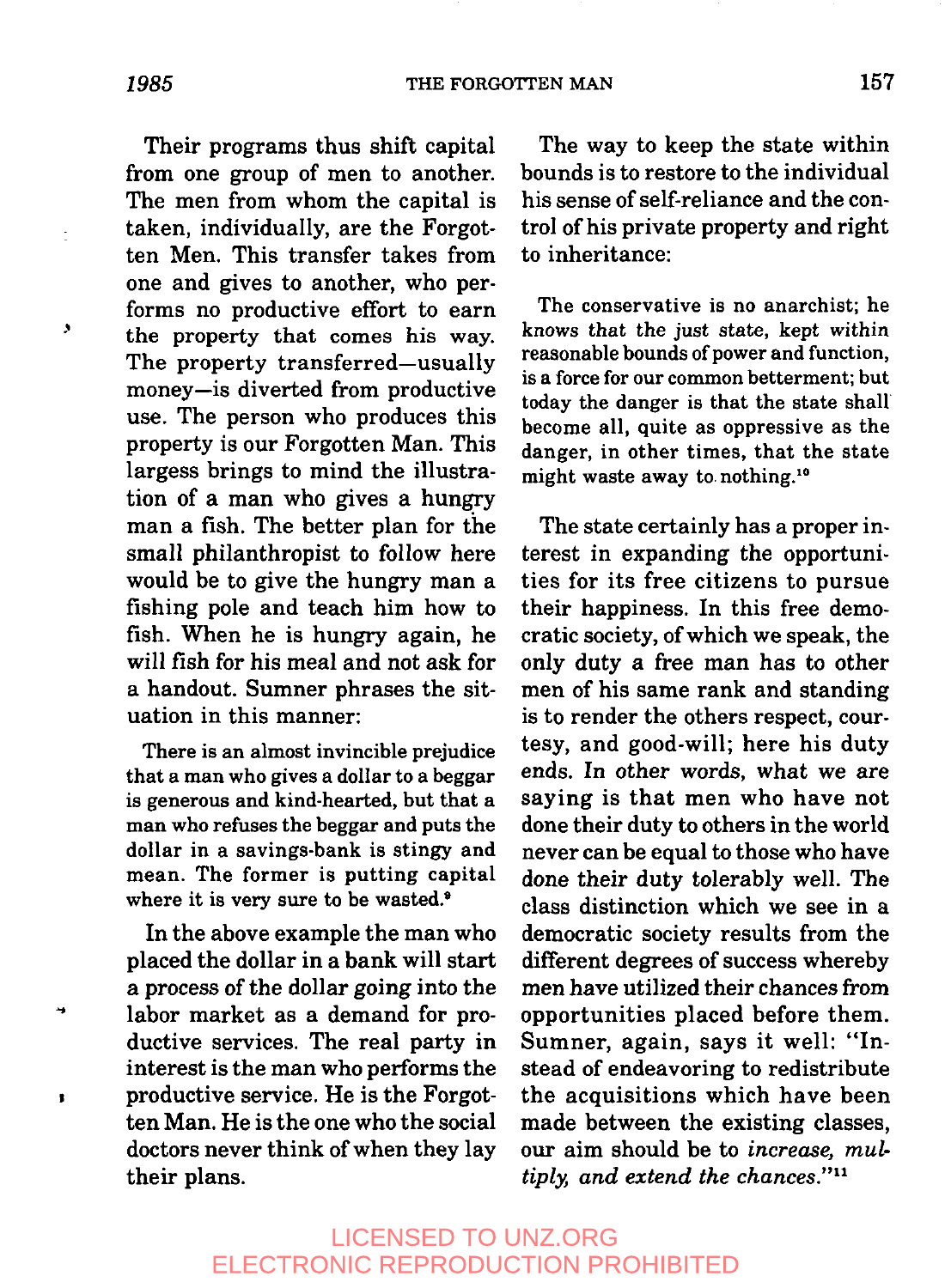If, as a nation, we try to satisfy every demand put forth by the social planners who endeavor to help the "poor," we'll learn that there is no way to meet such a ravenous appetite. We might just as well try to bail out the Atlantic Ocean with a sieve.

At every step in the process of government, we should examine the effect on the Forgotten Man, since on his economic and political health depends the safety and security of our nation.  $\ddot{x}$ 

#### **--FOOTNOTES--**

**~Richard** O'Connor, *Pacific Destiny* (Little-Brown & Co., Boston- Toronto, 1969), p. 258.

*=Ibid.*

8Leonard E. Read, *Meditations on Freedom* (The Foundation for Economic Education, Inc., Irvington- on-Hudson, New York, Feb. 1972), p. 22.

 $\vdots$ 

٠

 $\bullet$ 

'William Graham Sumner, *What Social Classes Owe to Each Other* (The Caxton Printers, Ltd., Caldwell, Idaho, 1978, Eighth Caxton Printing, 1978), pp. 125-126.

~Russell Kirk, *A Program for Conservatives* (Henry Regnery Co., Chicago, 1954), pp. 106- 107.

6Karl Mannheim, *Freedom, Power, and Democratic Planning* (Oxford University Press, New York, 1950), p. 282.

'Sumner, *op. cia,* p. 30. 8Sumner, *op. cia,* p. 108. 9Sumner, *op. cia,* p. 109. '°Kirk, *op. ci£,* p. 120.

<sup>11</sup>Sumner, *op. cit.*, pp. 144-145.

#### **Leonard E. Read**

THE IDEA that each person has an inherent and inalienable right to life becomes meaningless when a person loses the authority for his own decisions and must act according to someone else's decisions. Unless a person holds the power of self-control, his life is not truly his own. Before a life can be valued for its own sake-and not just as a means to someone else's goal--that life must have its own power of choosing, its own quality, its own dignity. Without such a basis for love, respect, and friendship, the needy person is soon regarded as a puppet or a millstone around one's neck. Unless it is voluntary, even a mother's love in caring for an invalid child cannot exist. Aged persons and others who have come to depend for their survival upon the state's power of confiscation become merely numbers in the confused statistics of political bureaus. Statistics and bureaus have the capacity for neither love nor charity.

We should realize that the end pre-exists in the means. An evil means inevitably leads to an evil result. Related to the thesis under discussion, evil, not good, must come to persons who attempt to benefit from the cortfiscated property of other persons.

## LICENSED TO UNZ.ORG ELECTRONIC REPRODUCTION PROHIBITED

IDEAS ON

LIBERTY